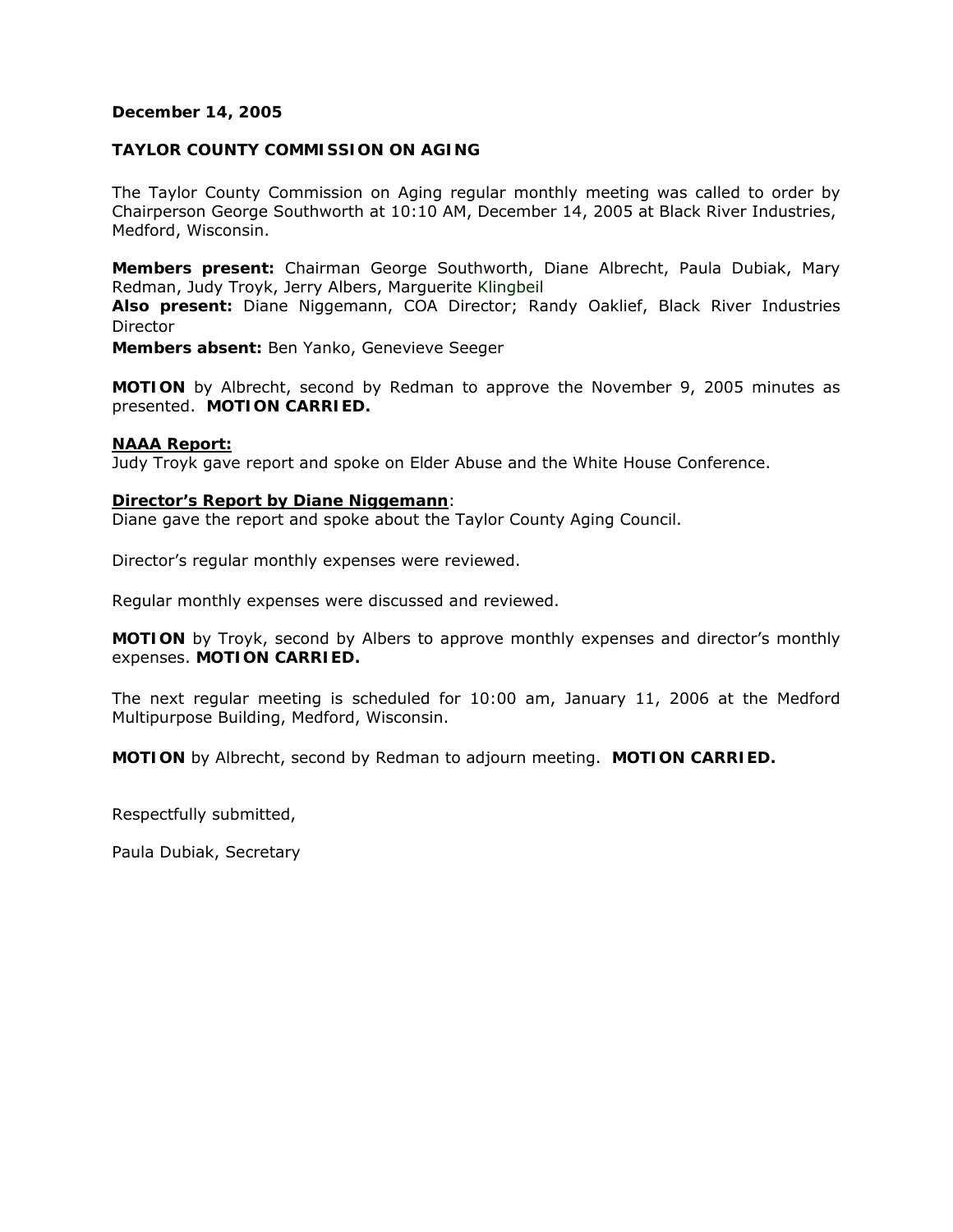### **November 9, 2005**

## **TAYLOR COUNTY COMMISSION ON AGING**

The Taylor County Commission on Aging regular monthly meeting was called to order by Diane Albrecht, Acting Chairperson at 10:05 AM, November 9, 2005 at the Multipurpose Building, Medford, Wisconsin.

**Members present:** Marguerite Klingbeil, Genevieve Seeger, Ben Yanko, Mary Redman, Paula Dubiak, Diane Albrecht

**Also present:** Diane Niggemann, COA Director; Dave Thomas, Veterans Service Officer **Members absent:** Judy Troyk, George Southworth, Jerry Albers

**MOTION** by Redman, second by Seeger to approve the October 12, 2005 minutes as presented. **MOTION CARRIED.** 

### **Presentation by Dave Thomas, Veterans Service Officer:**

Dave Thomas spoke to us on programs for veterans, medical and pension benefits for veterans and answered questions on various programs.

#### **NAAA Report:**

Diane Niggemann gave the report.

## **Director's Report by Diane Niggemann**:

Diane spoke on Chronic Disease Management classes which will be offered in Taylor County. Diane also talked about the very successful Health Fair which was attended by over 650 people. Also reported on was the proposed Medical Assistance Transportation Initiative.

### **Letter of support for Black River Industries application to apply for vehicle:**

**MOTION** by Seeger, second by Yanko to support Black River Industries application for 2006 WIS-DOT Section 5310 grant for one accessible (8/1) small bus and one 14 passenger minibus. **MOTION CARRIED.**

Director's regular monthly expenses were reviewed.

**MOTION** by Redman, second by Klingbeil to accept director's monthly expenses. **MOTION CARRIED.** 

Regular monthly expenses were discussed and reviewed.

**MOTION** by Klingbeil, second by Redman to accept monthly expenses. M**OTION CARRIED.** 

The next regular meeting is scheduled for December 14, 2005.

**MOTION** by Yanko, second by Redman to adjourn meeting. **MOTION CARRIED.** 

Respectfully submitted,

Paula Dubiak, Secretary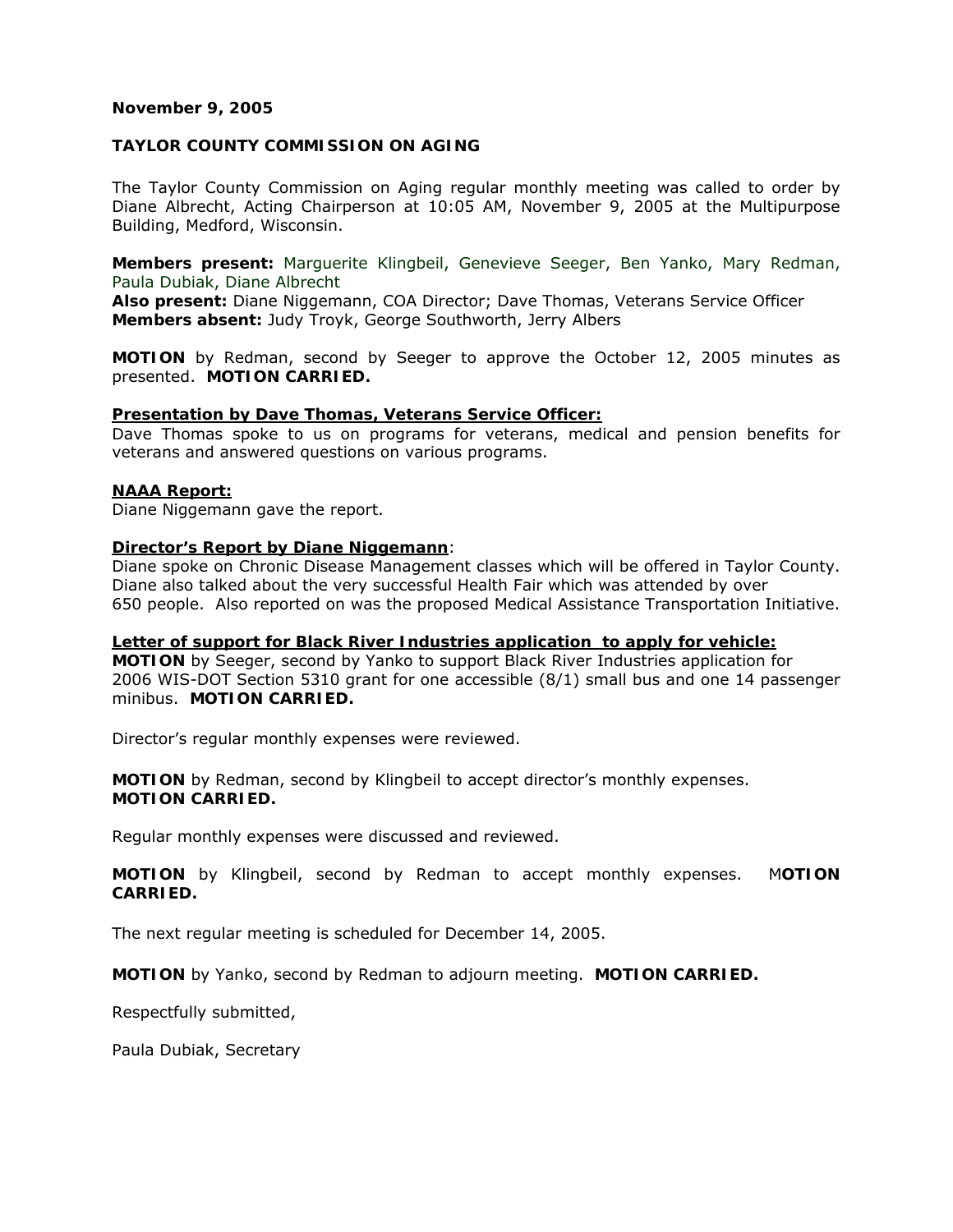## **Transportation and Commission on Aging Public Hearing Wednesday, October 12, 2005**  Medford Multi-Purpose Room

The public hearing for the 2006 85.21 Transportation plan and 2006 Aging Unit plan was called to order at 11:35 a.m. by Diane Niggemann, Director of the Taylor County Commission on Aging. There were 18 residents present for the meeting.

Diane reviewed for the public the 85.21 grant application "draft". She explained:

- The proposed mini-bus fare increase of \$1.00 for all trips.
- The review and possible addition of "1 day" mini-bus trips.
- The availability and convenience of using the mini-bus for medical appointments.
- The added record keeping requirements for the Volunteer Escort Driver program.

Diane then reviewed the amendments to the Commission on Aging three year plan:

- The Information and Assistance plan requirements
- The SAMS reporting system requirements for gathering of demographic/personal information
- The development of Intake forms

Diane reported that the COA budget for 2006 totals \$625,679.00. She also reported that the congregate meal count at the sites has decreased in 2005 while the number of mealson-wheels has risen. Diane stated that there should not be any cuts in services for 2006, however 2007's budget cuts may require cutting back on service days or closing sites all together.

Diane reported that there will be Chronic Disease Management classes offered twice in the coming months. Classes will last 2  $\frac{1}{2}$  hours, one day a week, for 6 weeks. The first class will be held in Medford during January & February and the second class will be held in Rib Lake during March and April.

Diane discussed the modernization of Aging Units and the development of Aging & Disability Resource Centers. She reported the creation of a Taylor County Aging Council and stated that they are in the process of developing a mission statement and are discussing prevention issues. She stated that there is a good working relationship with other agencies.

Questions from the public: Will there be flu shots at the sites this year? Answer: I don't know yet. Expecting to know more around October  $17<sup>th</sup>$ .

Diane promoted the Health, Wellness and Safety Fair to be held on Thursday, October 27<sup>th</sup> at the Medford Senior High School. She described what was being offered and reviewed the speakers and their topics.

There being no more questions from the public and no further business to present, the meeting concluded at 12:00 noon.

Respectfully Submitted:

Carol Roush, Transportation Coordinator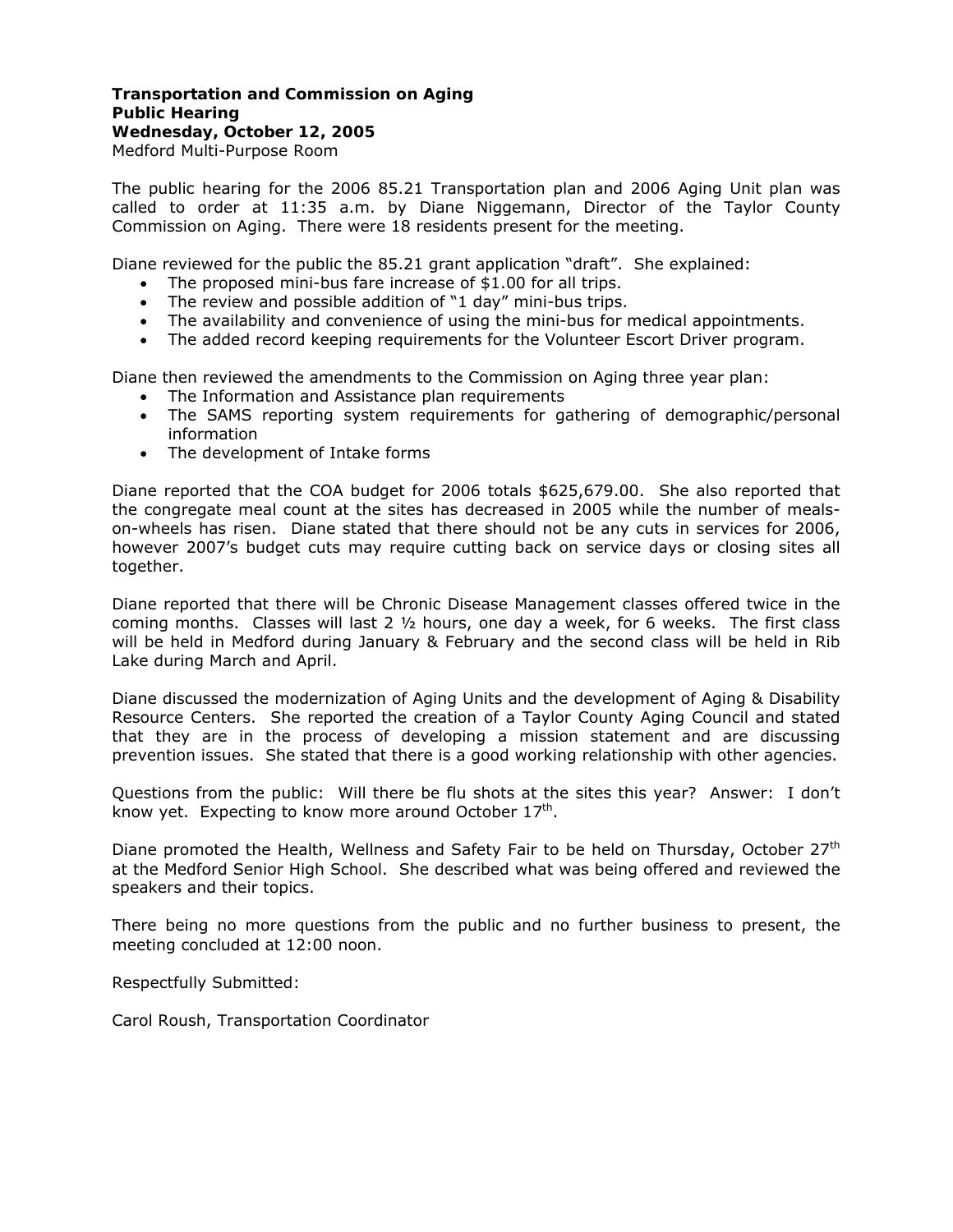## **October 12, 2005**

## **TAYLOR COUNTY COMMISSION ON AGING**

The Taylor County Commission on Aging regular monthly meeting was called to order by Chairperson George Southworth at 10:00 AM, October 12, 2005 at the Multipurpose Building, Medford, Wisconsin.

**Members present:** Chairman George Southworth, Marguerite Klingbeil, Mary Redman, Paula Dubiak, Genevieve Seeger, Ben Yanko, Judy Troyk, Jerry Albers, Diane Albrecht **Also present:** Diane Niggemann, COA Director; Carol Roush, COA Benefit Specialist **Members absent:** none

**MOTION** by Albrecht, second by Yanko to approve the September 2, 2005 minutes as presented. **MOTION CARRIED.** 

#### **NAAA Report:**

Director gave report on Northern Area Agency on Aging.

#### **Open Transportation Bids:**

**Black River Industries**: Bid of \$57,816 for minibus service.

**MOTION** by Albrecht, second by Troyk to accept bid from Black River Industries. **MOTION CARRIED.** 

**MOTION** by Troyk, second by Seeger to approve bid from Black River Industries. **MOTION CARRIED.** 

**Review / approve 85.21 Application** Director explained the 85.21 application for 2006 to committee members.

**MOTION** by Klingbeil, second by Albers to accept draft of 85.21 Transportation Application for 2006. **MOTION CARRIED.** 

**Review / approve Aging Unit Plan Amendments for 2006:**  Director reviewed the Aging Unit Budget.

**MOTION** by Troyk, second by Redman to approve Aging Unit Plan / Budget for 2006. **MOTION CARRIED.**

### **Director's Report by Diane Niggemann**:

Diane gave report and talked about upcoming Senior Health Fair.

Director's regular monthly expenses were reviewed.

**MOTION** by Abrecht, second by Seeger to approve director's monthly expenses for August and September, 2005. **MOTION CARRIED.** 

Regular monthly expenses were discussed and reviewed.

**MOTION** by Redman, second by Yanko to approve monthly expenses for August and September, 2005. **MOTION CARRIED.** 

### **Medicare Part D Presentation by Carol Roush:**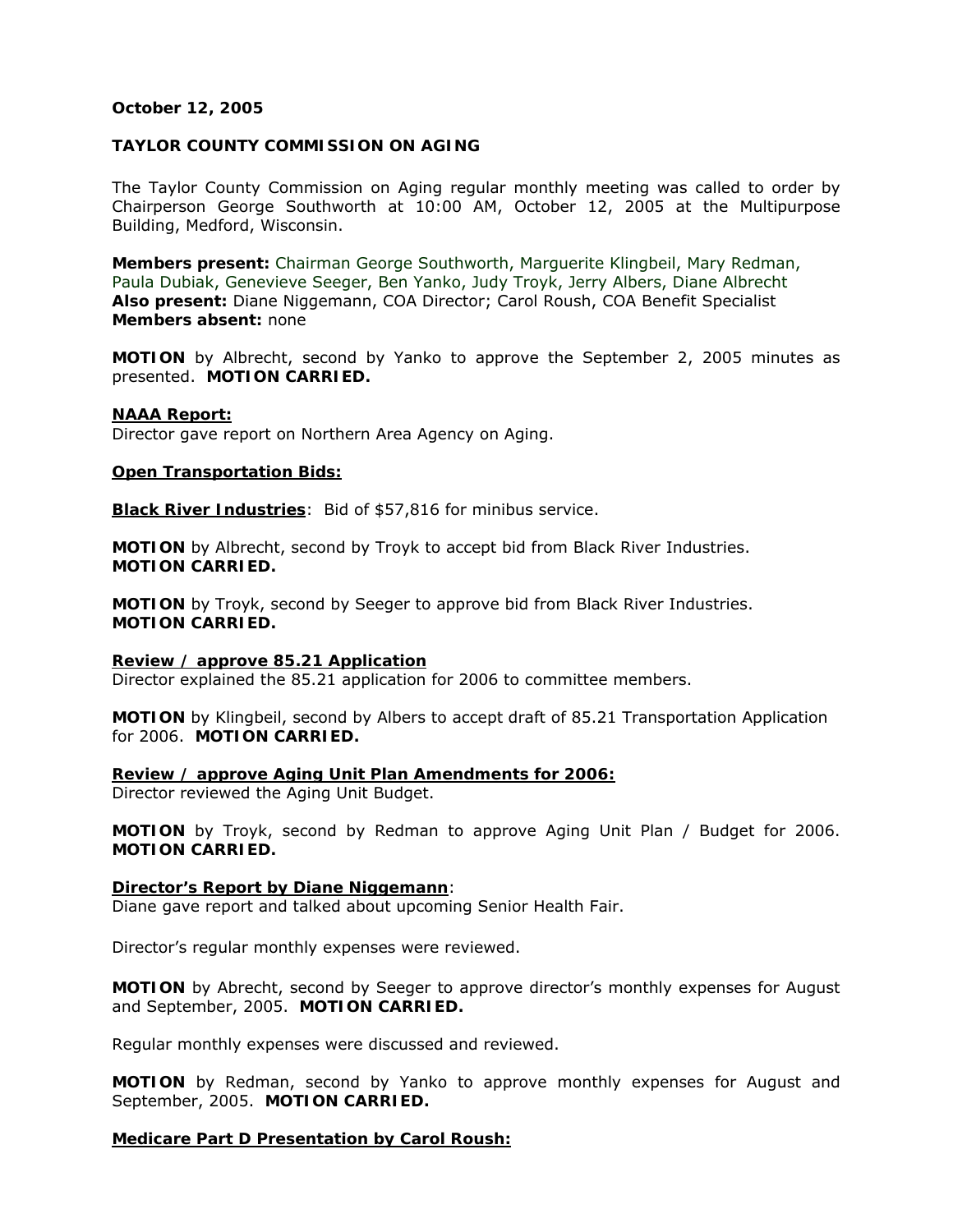Carol explained Medicare Part D and answered our questions. Carol will be presenting information on this program at the Taylor County Dining Sites during the month of October.

The next regular meeting is scheduled for 10:00 am, November 9, 2005 at the Medford Multipurpose Building, Medford, Wisconsin.

**MOTION** by Albrecht, second by Troyk to adjourn meeting. **MOTION CARRIED.** 

Meeting adjourned to Public Hearing.

Respectfully submitted,

Kay Heglund, Secretary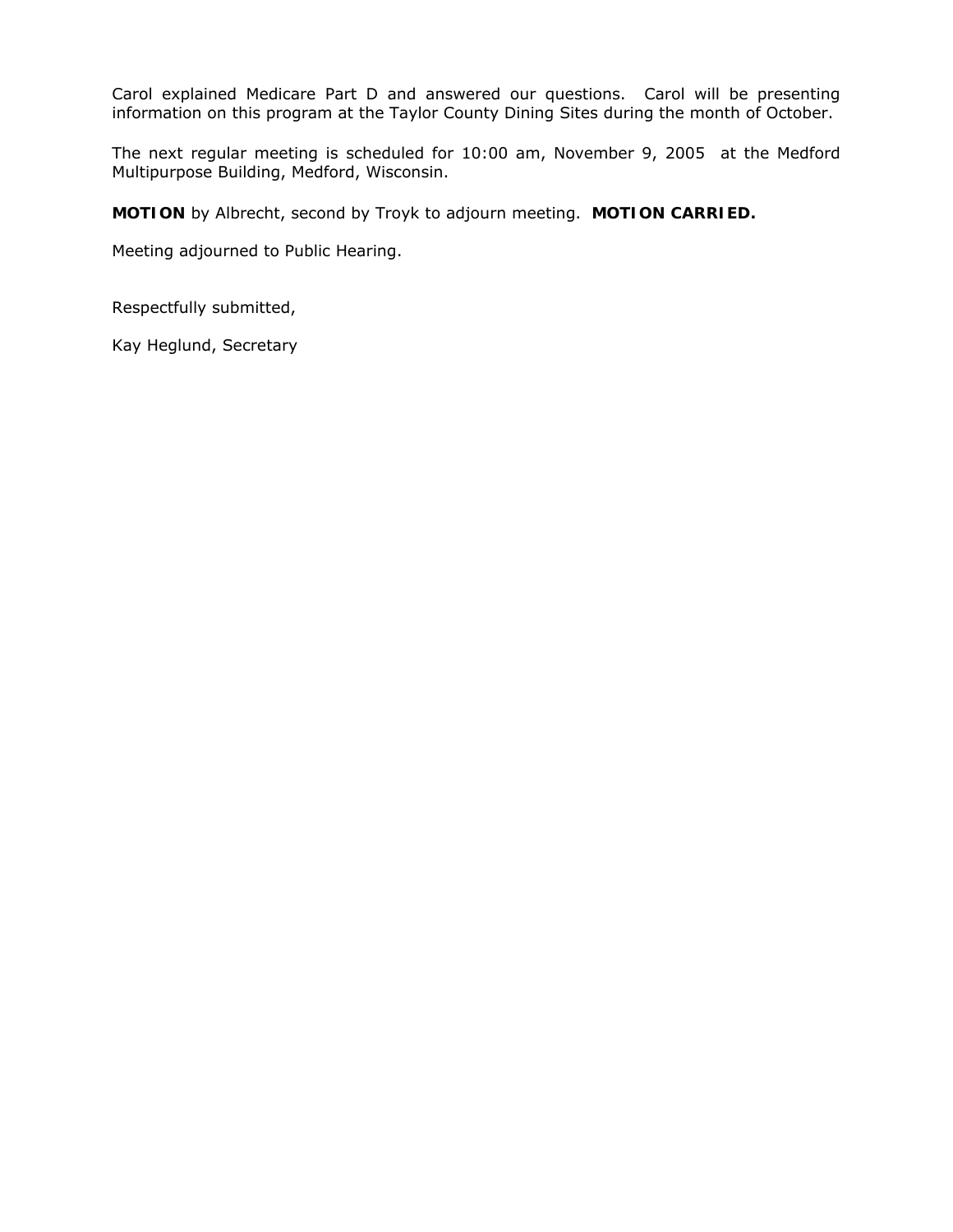## **September 2, 2005**

The Taylor County Commission on Aging regular monthly meeting was called to order by Chairperson George Southworth at 9:00 AM, September 2, 2005 at the Multipurpose Building, Medford, Wisconsin.

**Members present:** Chairman George Southworth, Marguerite Klingbeil, Mary Redman, Paula Dubiak, Genevieve Seeger, Diane Albrecht, Ben Yanko, Judy Troyk, Jerry Albers **Also present:** Diane Niggemann, COA Director; Pam Van Kampen, NAAA **Members absent:** None

#### **Review / Approve Minutes from Previous Meeting**

**MOTION** by Redman, second by Seeger to accept the August 10, 2005 minutes. **MOTION CARRIED.**

#### **NAAA Report / by Judy Troyk**

Judy Troyk gave the report which included information on Medicare Part D and budget concerns. Judy also spoke about the CORE training she attended.

#### **Review / Approve 2006 Budget**

Diane presented the budget for 2006.

**MOTION** by Troyk, second by Seeger to request \$100,612 from county levy for 2006 expenditures, including a 3% wage increase, 6% health insurance increase and a 10% dental insurance increase. **MOTION CARRIED.** 

**MOTION** by Klingbeil, second by Yanko to approve Title III budget for 2006. **MOTION CARRIED.** 

**MOTION** by Troyk, second by Albrecht to approve sending Director to Fall Prevention Conference. **MOTION CARRIED.** 

Pam Van Kampen, NAAA spoke to us on several topics.

Expenses will be reviewed at next meeting.

Diane mentioned the Medicare Part D training programs.

The next regular meeting is scheduled for 10:00 am on Wednesday, October 12, 2005 at 10:00 am at the Medford Multipurpose Building, Medford, Wisconsin.

**MOTION** by Troyk, second by Yanko to adjourn meeting. **MOTION CARRIED.**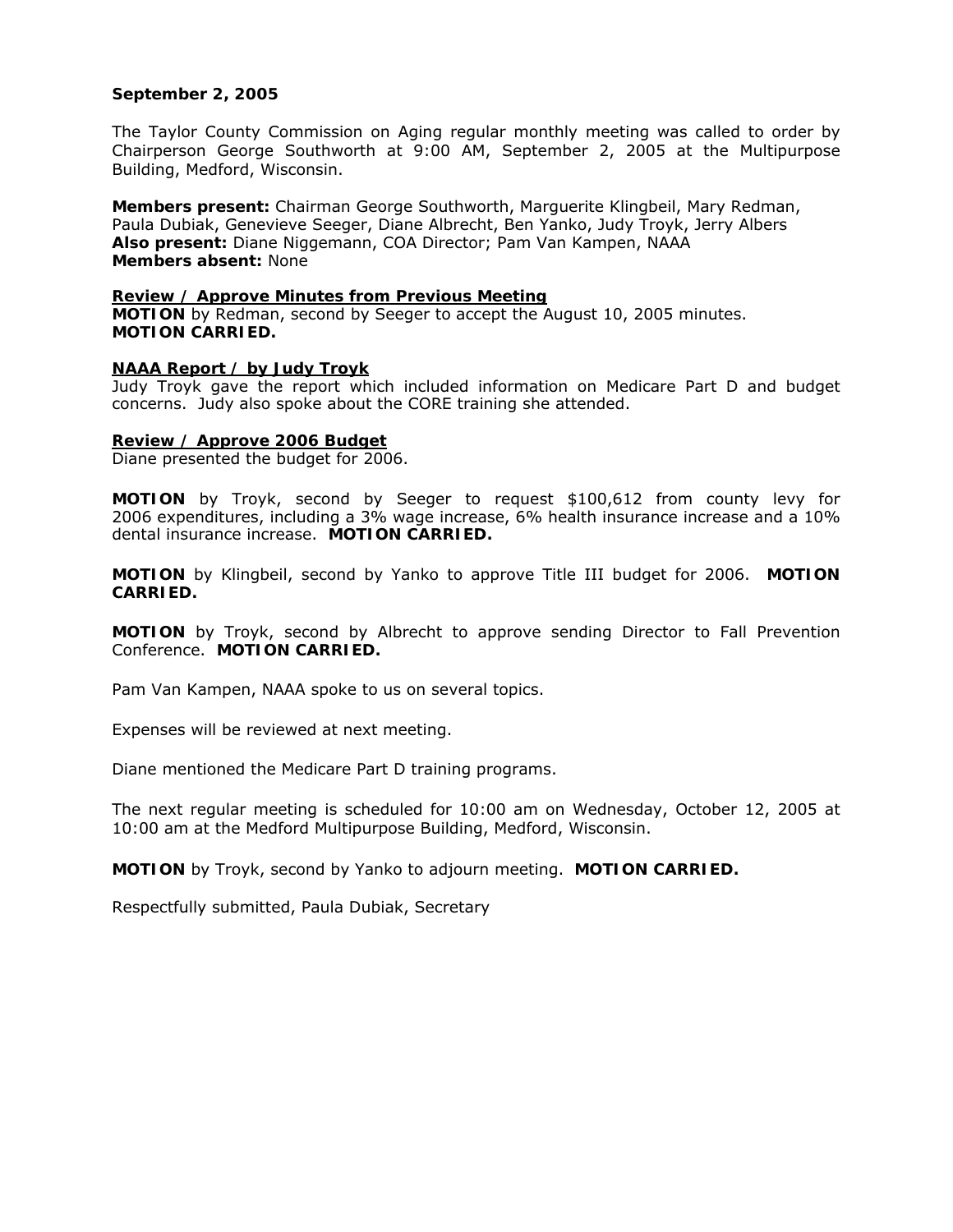## **August 10, 2005**

The Taylor County Commission on Aging regular monthly meeting was called to order by Chairperson George Southworth at 10:00 AM, August 10, 2005 at the Multipurpose Building, Medford, Wisconsin.

**Members present:** Chairman George Southworth, Marguerite Klingbeil, Mary Redman, Paula Dubiak, Genevieve Seeger, Diane Albrecht, Ben Yanko **Also present:** Diane Niggemann, COA Director **Members absent:** Judy Troyk, Jerry Albers

### **Review / Approve Minutes from Previous Meeting MOTION** by Redman, second by Yanko to accept the July 12, 2005 minutes. **MOTION CARRIED.**

### **NAAA Report**

Diane Niggemann gave the NAAA Report.

### **Open Meal Bids****(See Attached)**

**MOTION** by Yanko, second by Klingbeil to accept Jump River Community Center bid of \$4.40 per meal. **MOTION CARRIED.** 

**MOTION** by Seeger, second by Redman to accept Rib Lake Health Care bid of \$4.00 per meal for Home Delivered Meals on Wednesdays & Fridays. **MOTION CARRIED.** 

**MOTION** by Albrecht, second by Yanko to accept Black River Industries bid of \$4.99 per meal for Gilman Site and reject bid by Robert Knapp / Dot & Jerry's for \$6.15 per meal. **MOTION CARRIED.** 

**MOTION** by Klingbeil, second by Yanko to accept Black River Industries bid of \$4.35 per meal for Medford Site and Home Delivered meals, Goodrich, Lublin, Rib Lake and Westboro Sites. **(See attached for delivery costs). MOTION CARRIED.** 

#### **2006 Budget:**

Diane Niggemann gave information regarding 2006 Budget. The budget will be discussed in more detail at the September meeting.

#### **Director's Report:** The Director's Report was given by Diane Niggemann. Items covered included: **Medicare Part D SeniorCare**

Director's regular monthly expenses were reviewed and discussed.

Regular monthly expenses were reviewed and discussed.

**MOTION** by Albrecht, second by Albrecht to approve monthly expenses and director's monthly expenses. **MOTION CARRIED.** 

The next regular meeting is scheduled for 10:00 am on **Friday, September 2, 2005** at the Medford Multipurpose Building, Medford, Wisconsin.

**MOTION** by Albrecht, second by Seeger to adjourn meeting. **MOTION CARRIED.**  Respectfully submitted, Paula Dubiak, Secretary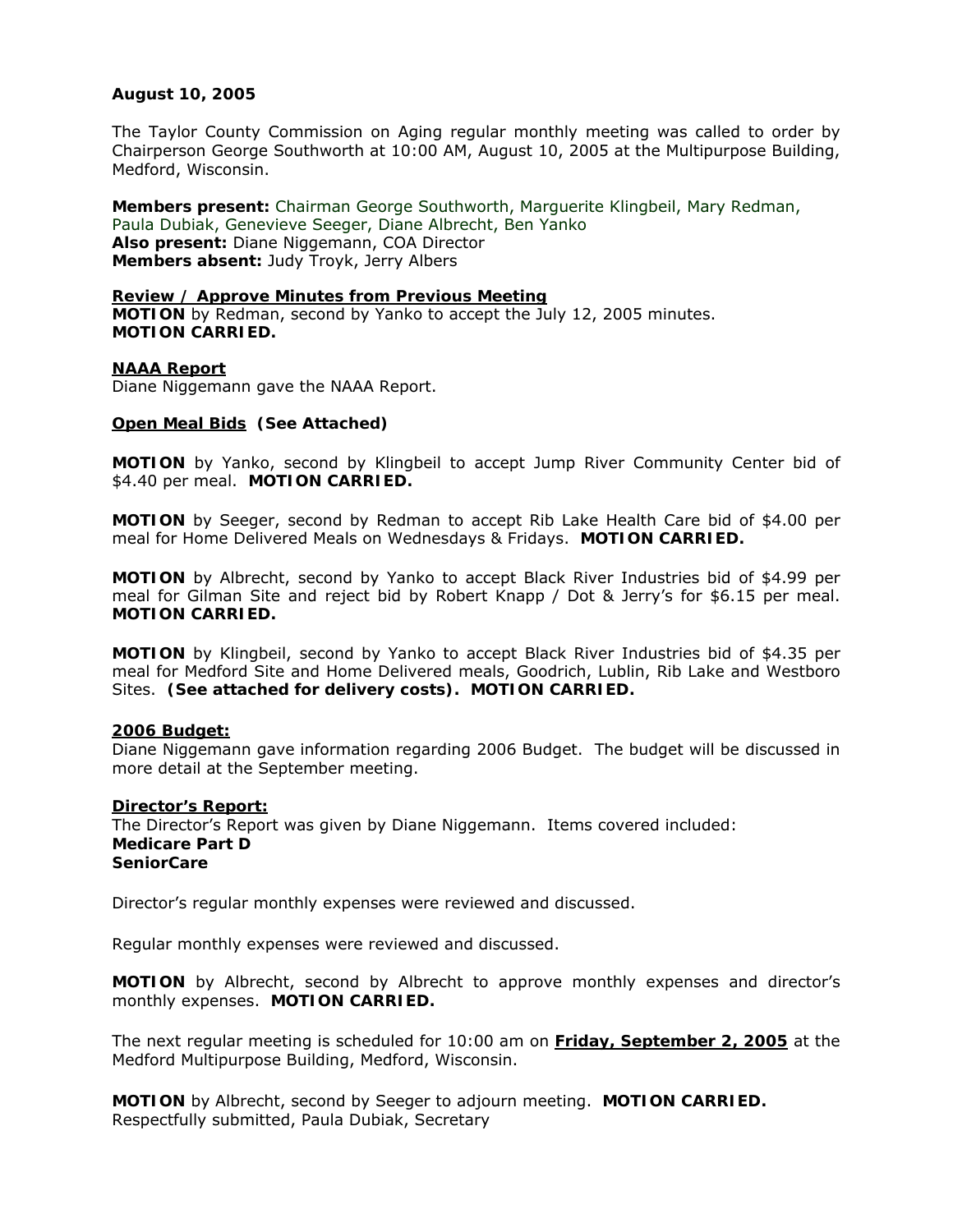# **August 10, 2005**

## **Open Meal Bids:**

| <b>Meal Site</b>                                                                                                                                        | 2006 Bid                          | 2005 Bid                                                               |
|---------------------------------------------------------------------------------------------------------------------------------------------------------|-----------------------------------|------------------------------------------------------------------------|
| Gilman:                                                                                                                                                 |                                   |                                                                        |
| Tom & Jerry's - Robert Knapp                                                                                                                            | \$6.15 per meal delivered to site | \$5.15 per meal delivered to site                                      |
| <b>Black River Industries</b>                                                                                                                           | \$4.99 per meal delivered to site |                                                                        |
|                                                                                                                                                         |                                   |                                                                        |
| <b>Rib Lake:</b>                                                                                                                                        |                                   |                                                                        |
| Rib Lake Health Care Center                                                                                                                             | \$4.00 per meal - Wednesday &     | \$4.00 per meal - Wednesday &                                          |
|                                                                                                                                                         | Friday home delivered only        | Friday home delivered only                                             |
| <b>Black River Industries</b>                                                                                                                           | $$4.35$ per meal + \$25.05        | \$4.20 per meal and \$22.54                                            |
|                                                                                                                                                         | delivery per day                  | delivery per day                                                       |
|                                                                                                                                                         |                                   |                                                                        |
| <b>Jump River:</b><br>Jump River Community Center                                                                                                       |                                   |                                                                        |
|                                                                                                                                                         | \$4.40 per meal                   | \$4.40 per meal                                                        |
| Medford, Lublin, Goodrich and Westboro:                                                                                                                 |                                   |                                                                        |
| Black River Industries submitted bids for Medford, Lublin, Goodrich and Westboro Meal Sites                                                             |                                   |                                                                        |
| as follows:                                                                                                                                             |                                   |                                                                        |
| Medford:                                                                                                                                                | \$4.35 per meal + delivery $*$    | \$4.20 per meal + delivery $*$                                         |
| <b>Home Delivered Meals</b>                                                                                                                             | \$4.35 per meal + delivery $*$    | \$4.20 per meal *                                                      |
| Lublin:                                                                                                                                                 | $$4.35$ per meal + \$28.94        | \$4.20 per meal + \$28.94                                              |
|                                                                                                                                                         | delivery per day                  | delivery per day                                                       |
| Goodrich:                                                                                                                                               | $$4.35$ per meal + \$20.71        | $$4.20$ per meal + \$20.71                                             |
|                                                                                                                                                         | delivery per day                  | delivery per day                                                       |
| Westboro:                                                                                                                                               | \$4.35 per meal + delivery $*$    | \$4.89 per meal                                                        |
|                                                                                                                                                         |                                   | (Carmelita Little)                                                     |
| *Meal delivery for Medford and Home Delivered Meals is \$35.75 per serving                                                                              |                                   | *Meal delivery for Medford and                                         |
| day combined, regardless of meal cost. Delivery price of Home Delivered                                                                                 |                                   | Home delivered Meals will be \$34.50                                   |
| Meals only is \$29.25. Meals-on-wheels to Stetsonville will cost \$2.95 per                                                                             |                                   | per serving day, regardless of meal                                    |
| stop, with a minimum charge of \$8.75 per day. Westboro delivery price is<br>\$10.50 per serving day contingent upon receiving the Rib Lake bid. Gilman |                                   | cost.                                                                  |
| delivery price is included in meal price contingent on receiving the Lublin                                                                             |                                   | Meal delivery costs for meals-on-                                      |
| bid.                                                                                                                                                    |                                   | wheels only will be \$28.19,                                           |
|                                                                                                                                                         |                                   | regardless of meal cost.                                               |
|                                                                                                                                                         |                                   |                                                                        |
|                                                                                                                                                         |                                   | Meals-on-wheels delivery to<br>Stetsonville will cost \$2.85 per stop, |
|                                                                                                                                                         |                                   | with a minimum charge of \$8.25 per                                    |
|                                                                                                                                                         |                                   | day.                                                                   |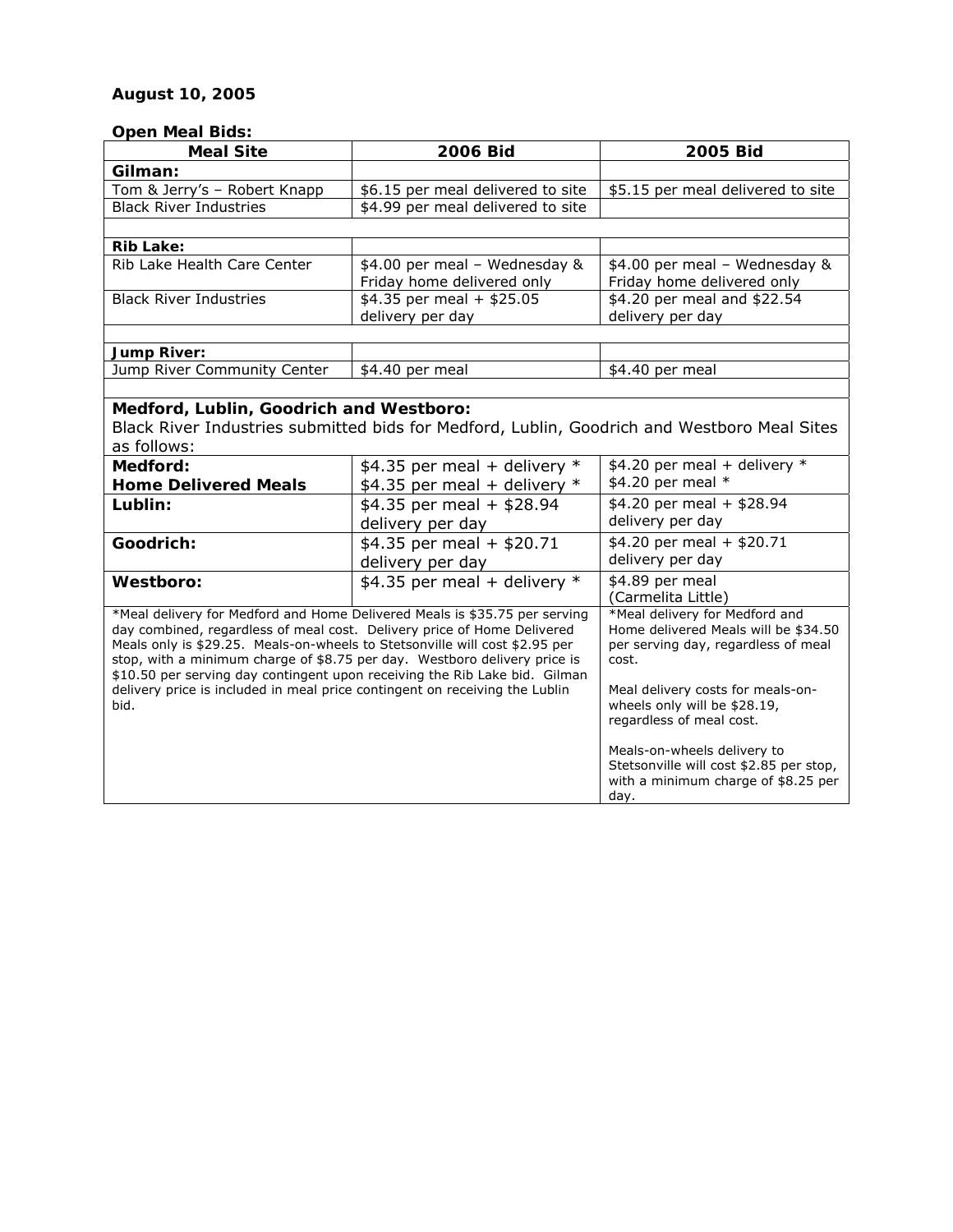## **July 12, 2005**

The Taylor County Commission on Aging regular monthly meeting was called to order by Chairperson George Southworth at 10:00 AM, July 12, 2005 at the Multipurpose Building, Medford, Wisconsin.

**Members present:** Chairman George Southworth, Marguerite Klingbeil, Mary Redman, Paula Dubiak, Genevieve Seeger, Judy Troyk, Diane Albrecht, Jerry Albers, Ben Yanko **Also present:** Diane Niggemann, COA Director **Members absent:** none

#### **Review / Approve Minutes from Previous Meeting**

**MOTION** by Troyk, second by Klingbeil to accept the June 8, 2005 minutes. **MOTION CARRIED.**

#### **NAAA Report**

Judy Troyk gave the NAAA report. Diane Niggemann reported updates from the NAAA. Diane also spoke about the agenda for the upcoming 2005 Aging Core Course.

#### **Westboro Site Update**

Diane Niggemann gave an update on the Westboro Site.

#### **2006 Budget / meal bid requests**

The committee discussed upcoming meal bid requests.

#### **Director's Report:**

The Director's Report was given by Diane Niggemann. Items covered included: The "Steps to Healthy Aging" program has been implemented. One day bus trips have been very successful. Medicare Part D training

Director's regular monthly expenses were reviewed and discussed.

Regular monthly expenses were reviewed and discussed.

**MOTION** by Seeger, second by Albrecht to approve monthly expenses and director's monthly expenses. **MOTION CARRIED.** 

The next regular meeting is scheduled for 10:00 am, August 10, 2005 at the Medford Multipurpose Building, Medford, Wisconsin.

**MOTION** by Albrecht, second by Redman to adjourn meeting. **MOTION CARRIED.**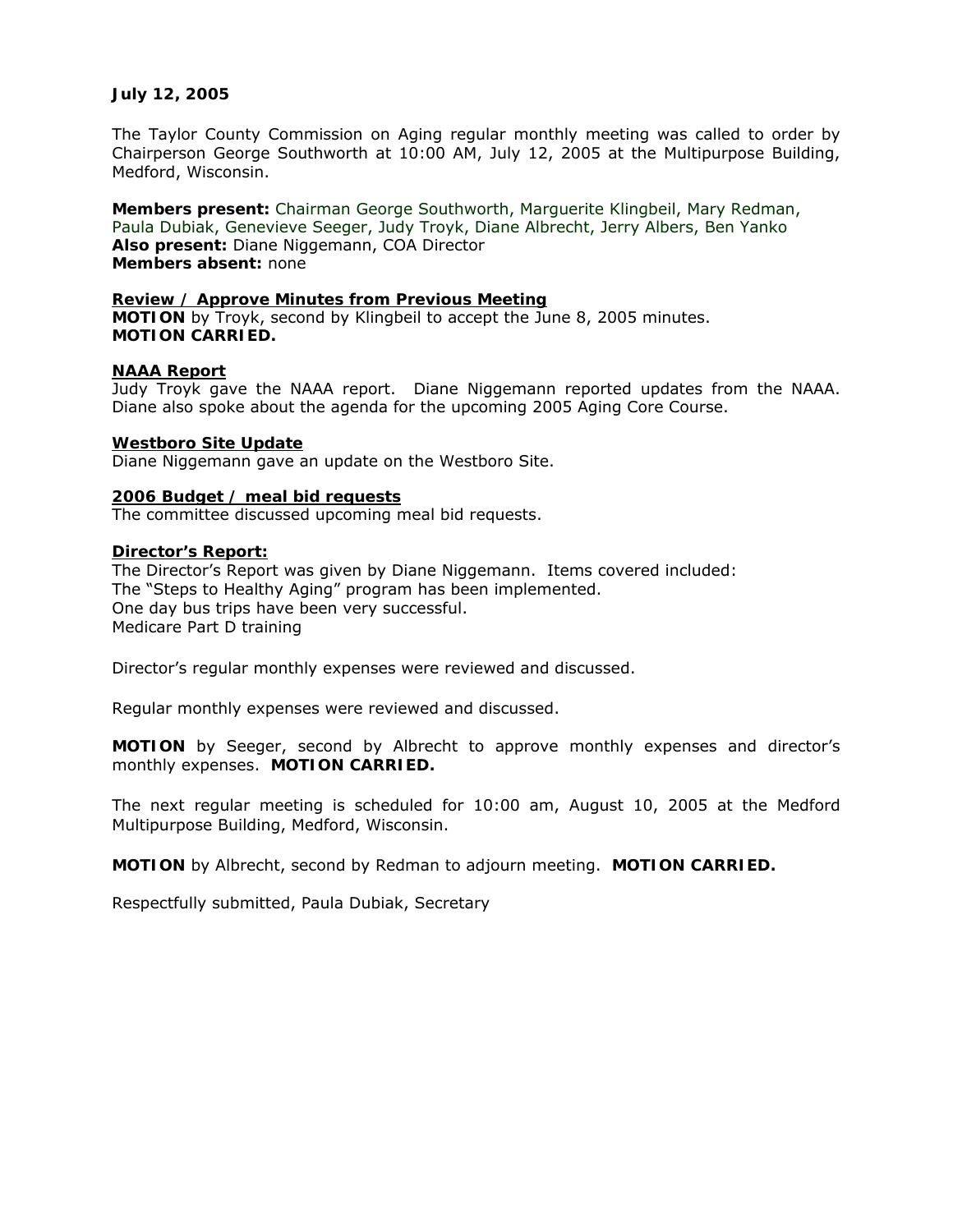## **June 8, 2005**

The Taylor County Commission on Aging regular monthly meeting was called to order by Chairperson George Southworth at 10:00 AM, June 8, 2005 at the Multipurpose Building, Medford, Wisconsin.

**Members present:** Chairman George Southworth, Marguerite Klingbeil, Mary Redman, Paula Dubiak, Genevieve Seeger, Judy Troyk, Diane Albrecht

**Also present:** Diane Niggemann, COA Director

**Members absent:** Jerry Albers, Ben Yanko

## **Review / Approve Minutes from Previous Meeting**

Judy Troyk corrected the May 18, 2005 minutes as follows: A sentence in the NAAA Report, "Judy also attended the *NAAA* meeting in Madison and shared information received there" was corrected to read, "Judy also attended the *WAAAA* meeting in Madison and shared information received there."

**MOTION** by Troyk, second by Seeger to accept the May 18, 2005 minutes as corrected. **MOTION CARRIED.**

## **NAAA Report**

The monthly report was reviewed by Director Diane Niggemann.

### **Westboro Site Update**

Diane Niggemann gave an update on the Westboro Site.

### **Medicare Part D / Carol Roush, Benefit Specialist**

Carol Roush, Benefit Specialist spoke about Medicare Part D. Carol will be speaking at the nutrition sites in June to explain the Medicare Part D program.

### **Other Business:**

Diane Niggemann along with Peggy Nordgren, UW-Extension and Teri Rostberg, Hope Hospice are exploring the possibility of forming a group with other agencies / individuals interested in aging issues in Taylor County.

Director's regular monthly expenses were reviewed and discussed.

Regular monthly expenses were reviewed and discussed.

**MOTION** by Troyk, second by Albrecht to approve monthly expenses and director's monthly expenses. **MOTION CARRIED.**

The next regular meeting is scheduled for 10:00 am, July 13, 2005 at the Medford Multipurpose Building, Medford, Wisconsin.

**MOTION** by Dubiak, second by Troyk to adjourn meeting. **MOTION CARRIED.**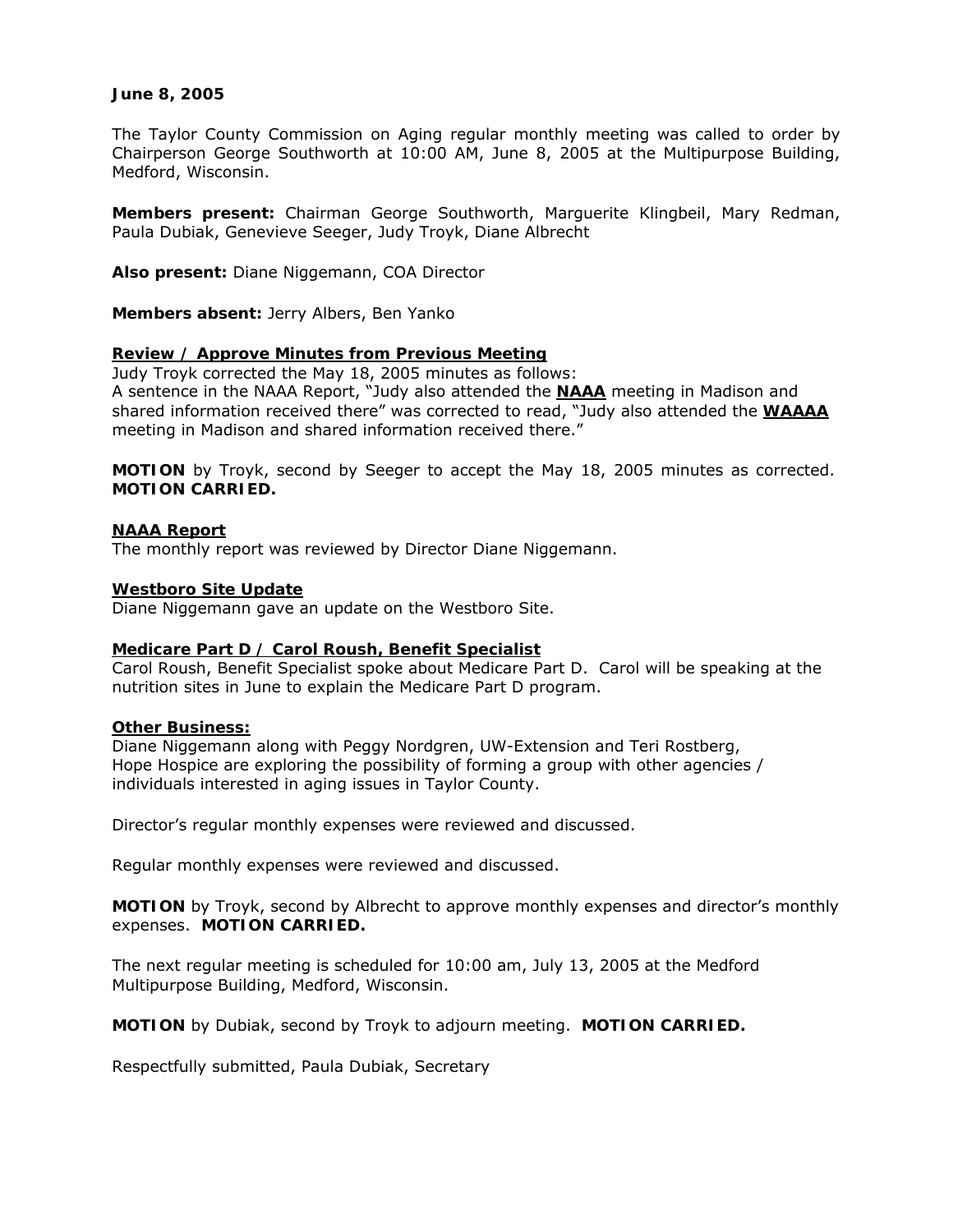## **May 18, 2005**

## **-AMENDED-**

The Taylor County Commission on Aging regular monthly meeting was called to order by Chairperson George Southworth at 10:00 AM, May 18, 2005 at the County Board Room of the Taylor County Courthouse, Medford, Wisconsin.

**Members present:** Chairman George Southworth, Marguerite Klingbeil, Mary Redman, Ben Yanko, Paula Dubiak, Gerald Albers, Genevieve Seeger, Judy Troyk

**Also present:** Diane Niggemann, COA Director;

## **Members absent:** Diane Albrecht

New member Marguerite Klingbeil was introduced.

**MOTION** by Troyk, second by Redman to appoint Paula Dubiak as secretary. **MOTION CARRIED.**

**MOTION** by Seeger, second by Redman to accept the April 13, 2005 minutes as presented. **MOTION CARRIED.**

### **NAAA Report**

- The monthly report was reviewed by Director Diane Niggemann. Also covered was the new Medicare Part D Program.
- Judy Troyk spoke on the Pre-Whitehouse Conference which she attended. She read a letter written by Russ Decker regarding programs for seniors. Judy also attended the WAAAA meeting in Madison and shared information she received there.

**Wisconsin Counties Association Aging Summit** Diane Niggemann discussed the summit which will be at Wisconsin Rapids on June 27-28, 2005.

Judy Troyk spoke on the CWAG convention.

**Steps to Healthy Aging Program by Diane Niggemann:** A grant has been received from Weather Shield LITE Foundation to start an exercise program in Rib Lake. If interest is shown, nutrition and exercise programs could start in other areas of the county.

Carmen Little spoke to members regarding the Westboro site.

All members voted to go into closed session pursuant to 19.851C WI Statutes. Roll call vote: Southworth, yes; Klingbeil, yes; Redman, yes; Yanko, yes; Dubiak, yes; Albers, yes; Seeger, yes; Troyk, yes. **- CLOSED SESSION -**

**MOTION** by Troyk, second by Klingbeil to reconvene into open session. Roll call vote: Southworth, yes; Klingbeil, yes; Redman, yes; Yanko, yes; Dubiak, yes; Albers, yes; Seeger, yes; Troyk, yes. **MOTION CARRIED.**

**MOTION** by Albers, second by Redman to terminate Carmen Little's contract with Westboro site. Yanko abstained. **MOTION CARRIED.**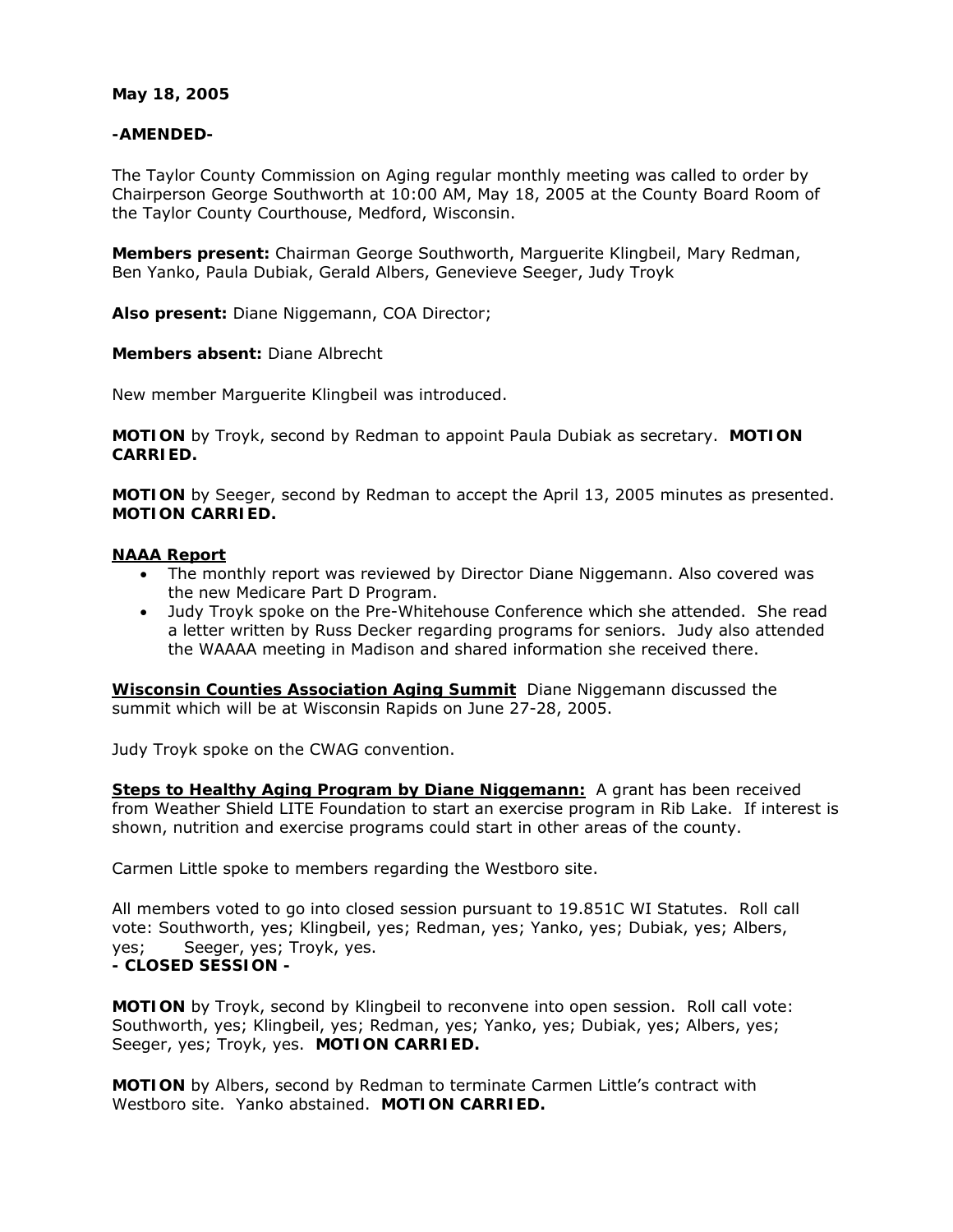## **Director's Report:**

Topics included:

- 1. The Volunteer Recognition Banquet
- 2. Alice in Dairyland contestants will dine with seniors at the Stetsonville site on Thursday, May 19<sup>th</sup>.
- 3. Project Lifesaver was explained

Director's regular monthly expenses were reviewed and discussed.

Regular monthly expenses were reviewed and discussed.

**MOTION** by Troyk, second by Yanko to approve monthly expenses and director's monthly expenses. **MOTION CARRIED.**

The next regular meeting is scheduled for 10:00 am, June 8, 2005 at the Medford Multipurpose Building, Medford, Wisconsin.

**MOTION** by Dubiak, second by Troyk to adjourn meeting. **MOTION CARRIED.**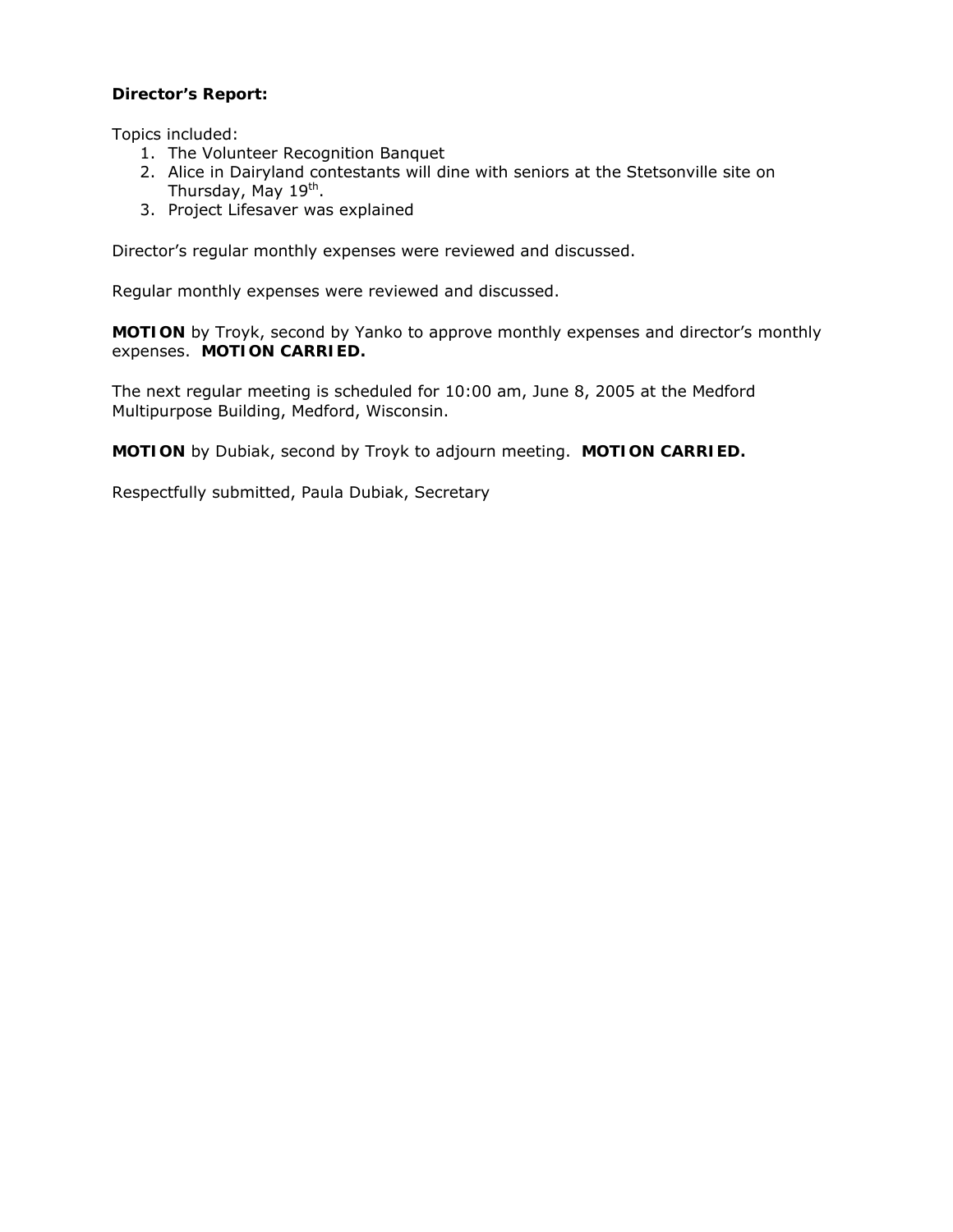## **April 13, 2005**

The Taylor County Commission on Aging regular monthly meeting was called to order by Chairperson George Southworth at 9:00 AM, April 13, 2005 at the Multipurpose Building, Medford, Wisconsin.

**Members present:** Chairman George Southworth, Kay Heglund, Mary Redman, Ben Yanko Paula Dubiak, Gerald Albers, Diane Albrecht, Genevieve Seeger

**Also present:** Diane Niggemann, COA Director; Carol Roush, Benefit Specialist / Transportation Coordinator

**Members absent:** Judy Troyk

**MOTION** by Albrecht, second by Seeger to accept the March 9, 2005 minutes as presented. **MOTION CARRIED.** 

**NAAA Report** Report was reviewed by Director Diane Niggemann. National and regional news was discussed.

**Year End Reports / Diane Niggemann:** The 2004 budget and cash balances was discussed. Meal statistics were reviewed. There was a decrease in congregate meals, home delivered meals increased.

**Carol Roush, Benefit Specialist / Transportation Coord** Carol reported on Benefit Specialist activities, Medicare Part D and volunteer driver reimbursement.

**Review / approve United Way Request** Reviewed request to United Way for monies for home delivered meal transportation and monies to increase volunteer driver reimbursement to the IRS rate.

**MOTION** by Redman, second by Yanko to approve request. **MOTION CARRIED.**

Director's regular monthly expenses were reviewed and discussed.

Regular monthly expenses were reviewed and discussed.

**MOTION** by Seeger, second by Albers to approve monthly expenses and director's monthly expenses. **MOTION CARRIED.**

### **Other Business**

● Lunch with Alice in Dairyland candidates will take place May 20, 2005 in Stetsonville.

● A certificate was presented to Kay Heglund in recognition of her 6 years of service on the board.

The next regular meeting is scheduled for 10:00 am, May 11, 2005 at the Medford Multipurpose Building, Medford, Wisconsin.

**MOTION** by Albrecht, second by Dubiak to adjourn meeting. **MOTION CARRIED.**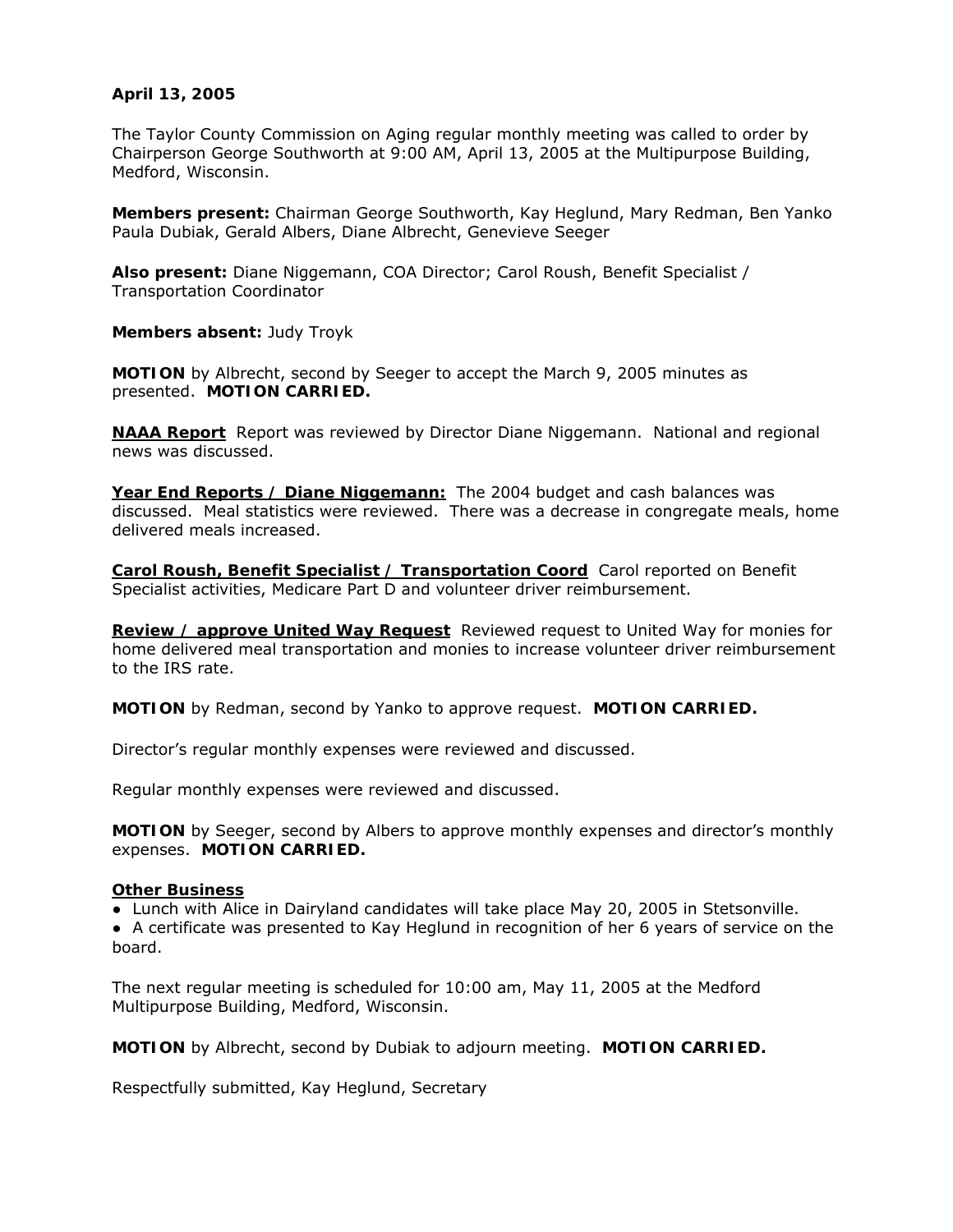## **March 9, 2005**

The Taylor County Commission on Aging regular monthly meeting was called to order by Chairperson George Southworth at 9:10 AM, March 9, 2005 at the Multipurpose Building, Medford, Wisconsin.

**Members present:** Chairman George Southworth, Kay Heglund, Judy Troyk, Ben Yanko, Paula Dubiak, Gerald Albers, Diane Albrecht, Genevieve Seeger **Also present:** Diane Niggemann, COA Director **Members absent:** Mary Redman

**MOTION** by Troyk, second by Dubiak to accept the February 9, 2005 minutes as presented. **MOTION CARRIED.**

#### **Review Assessment Letter from Pam Van Kampen, NAAA** The letter was read and reviewed by Director Diane Niggemann.

### **Director's Evaluation:**

**MOTION** by Troyk, second by Albrecht to go into closed session pursuant to 19.851C WI Statutes. **MOTION CARRIED.**

## **- CLOSED SESSION -**

Director's Evaluation: Evaluation conducted by George Southworth and the COA Board.

**MOTION** by Albers, second by Yanko to reconvene into open session. **MOTION CARRIED.**

## **- RECONVENED INTO OPEN SESSION -**

### **Approve Weather Shield LITE Foundation Grant Request**

Grant request for \$3,000 was reviewed by Diane Niggemann.

**MOTION** by Troyk, second by Heglund to approve Weather Shield LITE Foundation Grant request. **MOTION CARRIED.**

#### **NAAA Report by Diane Niggemann** Report was reviewed by Diane Niggemann, discussion followed.

**Retirement Resolution for Gwenith Lavin MOTION** by Albrecht, second by Troyk to approve retirement resolution. **MOTION CARRIED.**

**Legal Services Program Update** An update was given by Diane Niggemann.

### **Director's Report by Diane Niggemann:**

An Alzheimer's support group meeting and presentation is scheduled for March 28, 2005.

Director's regular monthly expenses were reviewed and discussed.

Regular monthly expenses were reviewed and discussed.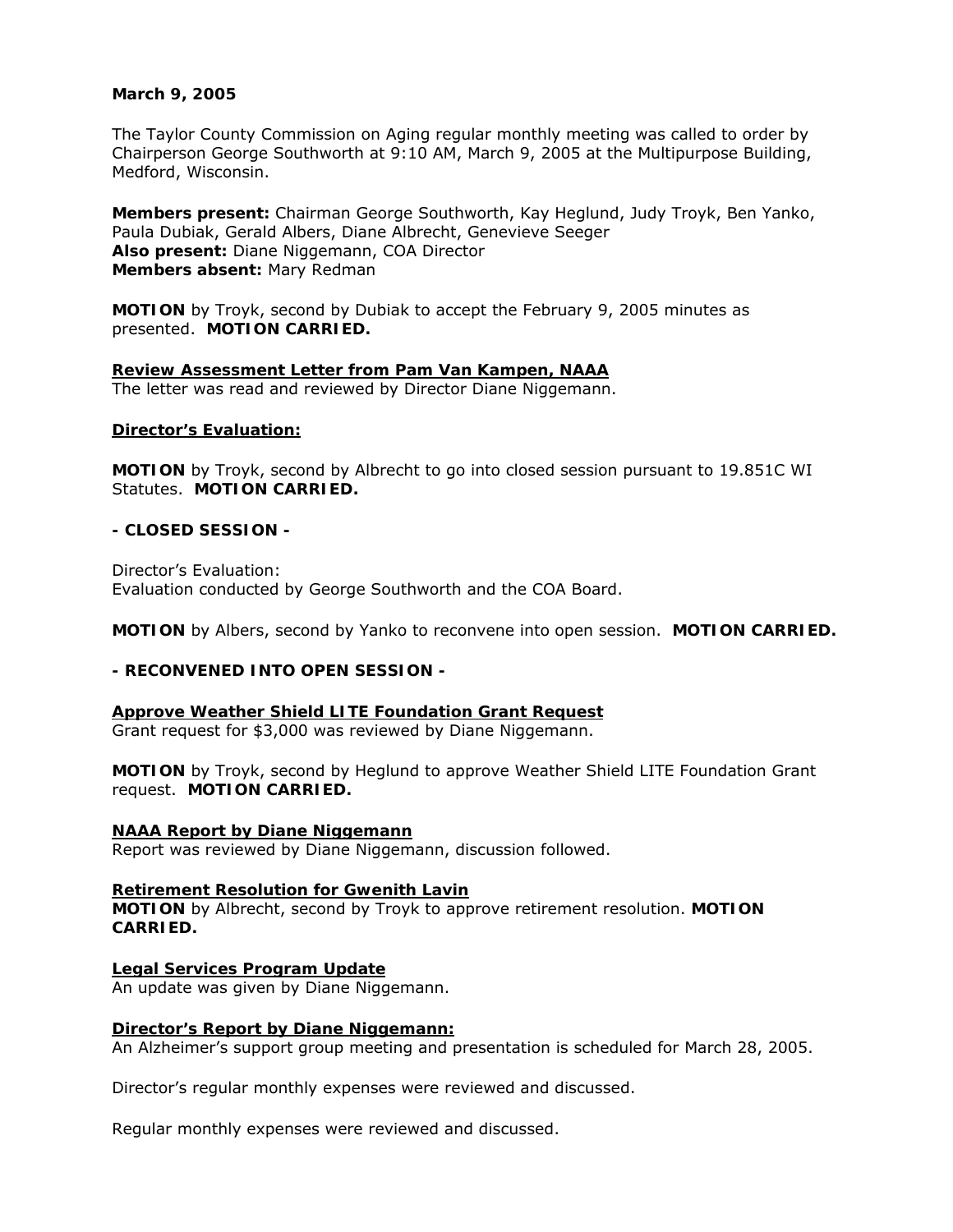**MOTION** by Albrecht, second by Seeger to approve monthly expenses and director's monthly expenses. **MOTION CARRIED.**

The next regular meeting is scheduled for 10:00 am, April 13, 2005 at the Medford Multipurpose Building, Medford, Wisconsin.

**MOTION** by Yanko, second by Troyk to adjourn meeting. **MOTION CARRIED.**

Meeting adjourned at 11:00 am.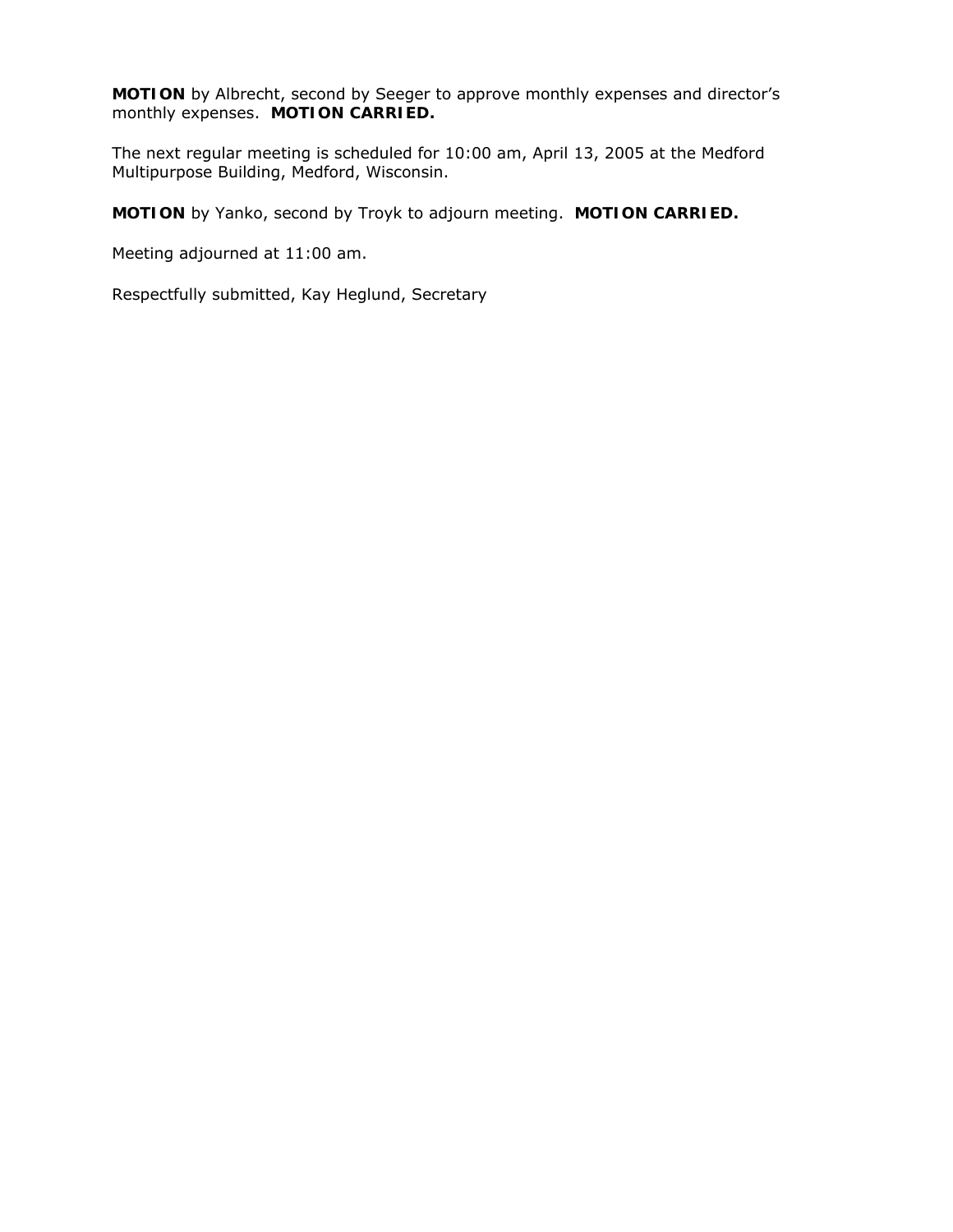## **February 9, 2005**

The Taylor County Commission on Aging regular monthly meeting was called to order by Chairperson George Southworth at 10:00 AM, February 9, 2005 at the Multipurpose Building, Medford, Wisconsin.

**Members present:** Chairman George Southworth, Kay Heglund, Judy Troyk, Ben Yanko, Paula Dubiak, Gerald Albers, Diane Albrecht, Mary Redman, Genevieve Seeger **Also present:** Diane Niggemann, COA Director **Members absent:** none

**MOTION** by Troyk, second by Redman to accept the January 12, 2005 minutes as presented. **MOTION CARRIED.**

### **NAAA Report by Diane Niggemann:**

Director Diane Niggemann discussed the White House Conference on Aging. Social Security is a big challenge. Also discussed was legislation on a state level. Judy Troyk added comments on several items discussed at the NAAA meeting.

#### **"Add Life" Campaign**

Diane reported on the "Add Life" Committee Campaign.

#### **Governor's Pre-White House Conference on Aging.**

Conference on Aging will be held on April 18, 2005 in Oshkosh. Committee received a copy of the 11 issues / topics to be addressed at the conference. The Commission felt Social Security and the high cost of drugs should be addressed. Comments on these issues were sent to the state.

### **2006 State Plan**

The 2006 State Plan was discussed.

### **Legal Services Program Update**

Taylor County will be receiving \$10,833 for the Benefit Specialist Program. The one time funding is associated with the initial implementation of the Medicare Part D drug benefit. Grant funds will be available for 18 months. The additional money will be used to increase benefit specialist service hours.

#### **Chronic Disease Self Management Program**

Diane Niggemann explained the program.

## **Aging Unit Assessment**

Pam VanKampen, NAAA sent a letter covering the aging unit assessment. A thorough evaluation was made. The Taylor County Commission on Aging is in full compliance with the Wisconsin Elders Act.

#### **Director's Report by Diane Niggemann:**

Reported on federal programs, no proposed increases or cuts at this time.

Director's regular monthly expenses were reviewed and discussed.

Regular monthly expenses were reviewed and discussed.

**MOTION** by Seeger, second by Albrecht to approve monthly expenses and director's monthly expenses. **MOTION CARRIED.**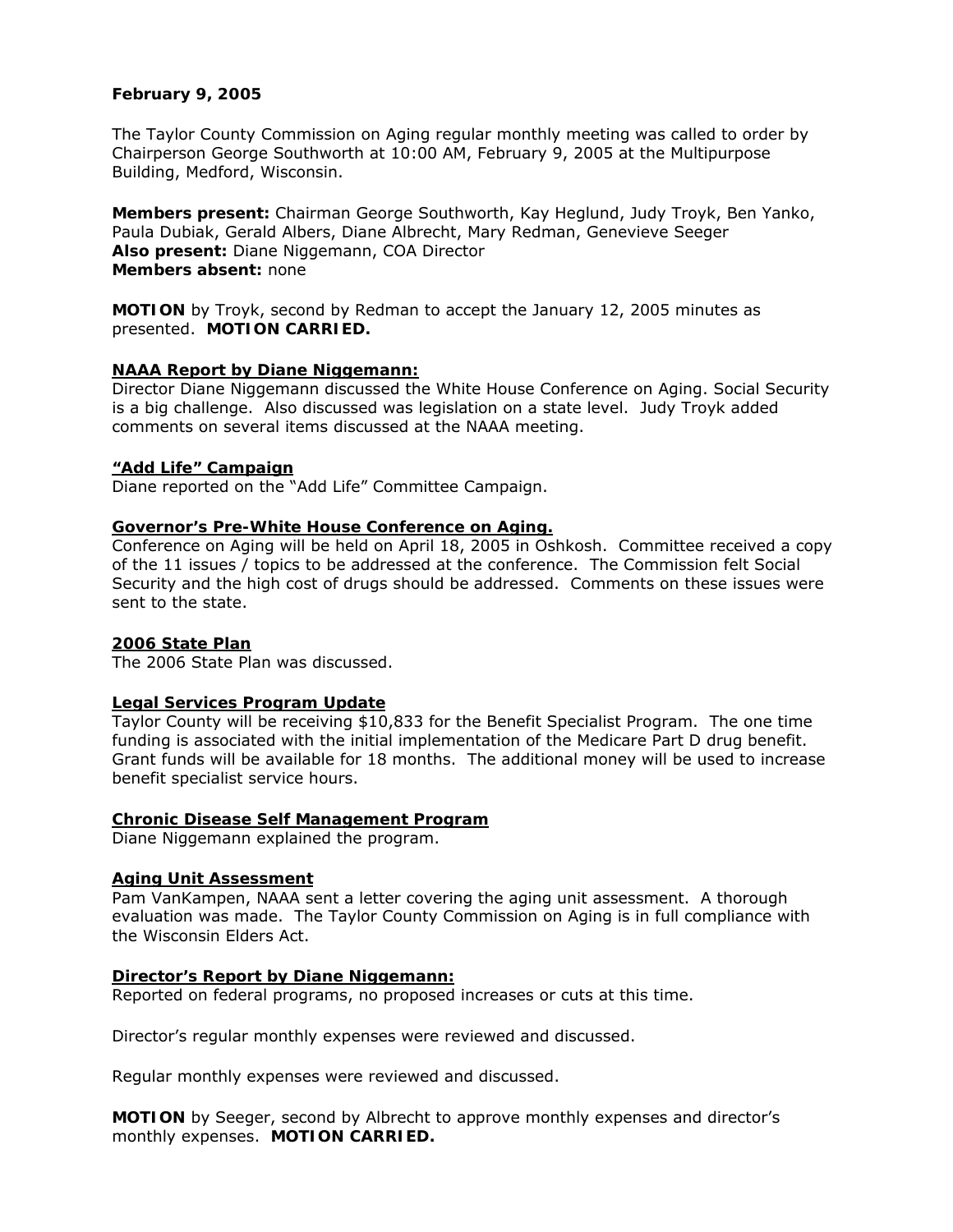The next regular meeting is scheduled for **9:00 am**, March 9, 2005 at the Medford Multipurpose Building, Medford, Wisconsin.

**MOTION** by Albrecht, second by Troyk to adjourn meeting. **MOTION CARRIED.**

Meeting adjourned at 12:00 noon.